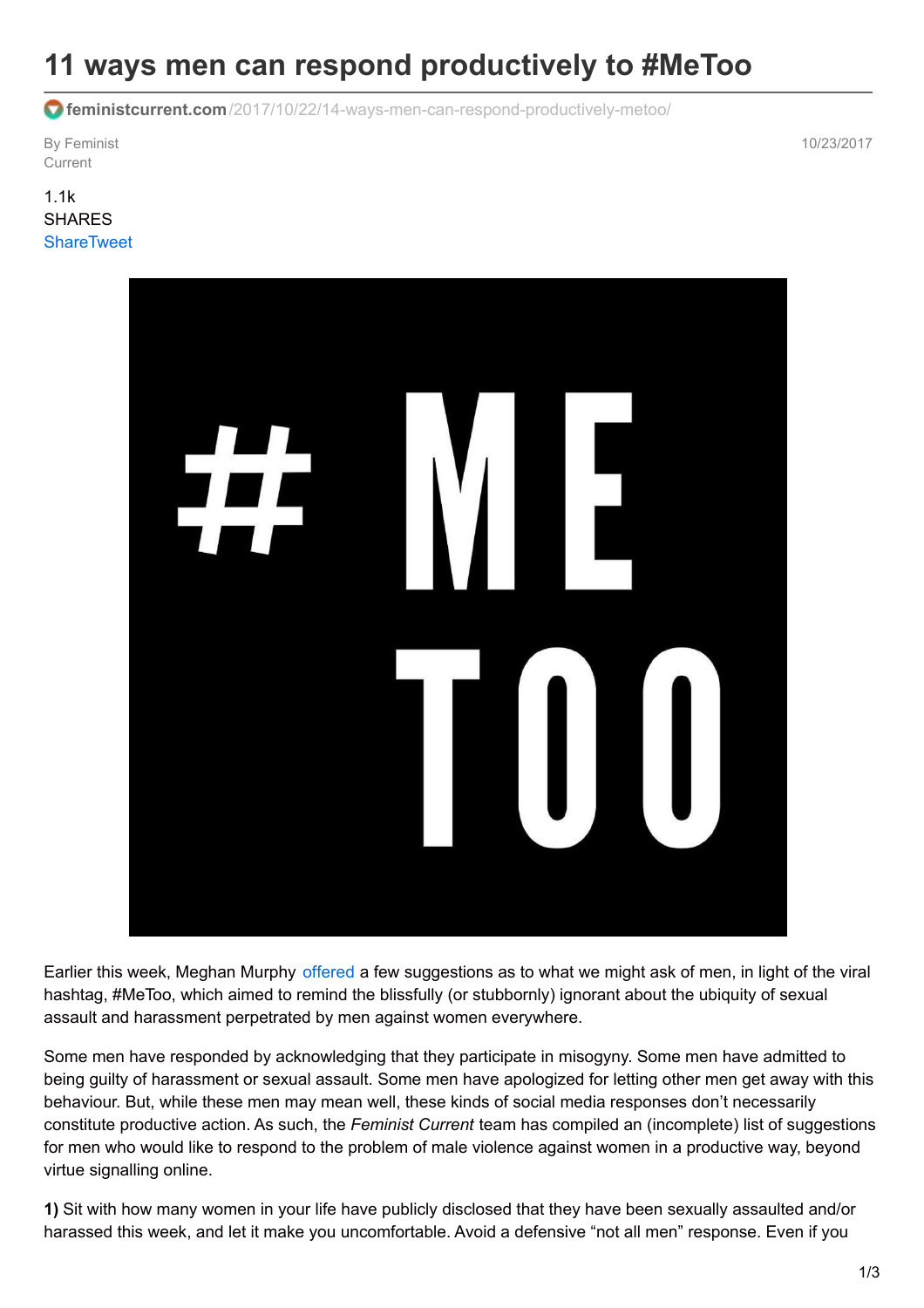haven't personally sexually assaulted a woman, this is part of our culture, therefore you are responsible for working to challenge and change the fact that, worldwide, one in three [women](http://www.who.int/mediacentre/factsheets/fs239/en/) have been victims of physical and sexual violence and almost all of this violence is perpetrated by men.

**2)** Stop treating women and girls as "pretty" first. This means avoiding complimenting girls and women on their appearances first and foremost. Many of us do this without even thinking (we start early, too, telling little girls they look "pretty" or commenting on their outfits), but doing this reinforces the notion that being viewed as attractive or desirable is the most important thing a woman or girl can be.

**3)** Similarly, start paying attention to the way you look at/view women. If the first thing you do when you see a woman on the street is scan her up and down to evaluate her fuckability, stop that.

**4)** Stop treating all women as potential sex partners, rather than simply as people who are interesting or fun. If a woman wants to be your friend, this is a good thing, not a fail. Take "friendzone" out of your vocabulary and just replace it with the word "friend." Women do not become worthless just because they won't have sex with you.

**5)** Refuse to consume pornography or pay for sex. The sex industry says that women are things to be bought and sold, used and abused by men. Both pornography and prostitution reinforce the idea that women are *for men*. These industries sexualize rape, violence, and oppression. Regardless of whether or not a woman "chooses" to participate in this industry for survival, the overall effect of the sex trade is to dehumanize women. Figure out ways to challenge/talk to other men about this.

**6)** Have you treated women badly during sexual encounters? Acknowledge this and apologize to the woman/women you hurt. Do not expect a response. Do not expect to be forgiven. Do not expect anything at all. Don't ask for anything from the woman/women you have victimized or hurt. Don't make excuses. Just own your behaviour and apologize. And never do it again.

**7)** Quietly fund feminist events, media, and organizations. You could, for example, donate your pay gap money for the week (13 per cent of your wages) to an organization that directly supports female victims of male violence. You don't need to brag about this on social media — the point is not for you to be rewarded.

**8)** Volunteer to be part of the clean up crew for a feminist event. Volunteer to cook. Volunteer to help with childcare. Do whatever else feminists ask you to do so that their event can be a success.

**9)** Learn to listen. Avoid dominating conversations. When you meet a woman at a bar, are talking to female friends or colleagues, or when you are talking to your partner, for example, practice active listening and pay attention to how much you are interrupting/speaking/inserting yourself into conversations. Are you asking questions? Listening to the answers? Hearing what women are saying? Men spend a lot of time talking over/at women and need to spend more time listening, as males are socialized not to be aware of the space they take up in the world. This is just one example of how male entitlement manifests itself. This behaviour discourages men from empathizing with women and working to better understand women's experiences.

**10)** Do not neutralize issues that are not gender neutral. It is not helpful to insist that male violence against women is a "human issue." It is not helpful to say that "rape culture is genderless." It is not helpful to say you're against "all violence." Yes, men experience violence and abuse at the hands of other men, but that doesn't negate the fact that male violence against women is systemic. Responding in this way is essentially "All Lives Matter-ing" women. #MeToo is about holding men accountable for the violence they perpetrate against women, and in order to effectively address this, we need to name the problem and address its root.

**11)** Understand that, as a man, you will never fully be able to relate to what women experience on a day-to-day basis, under patriarchy. There has not been a [single](http://www.nostatusquo.com/ACLU/dworkin/WarZoneChaptIIIE.html) day in the history of the world that a woman has not been raped or beaten by a man. Women live in fear, every day, of male violence. Women's lives are shaped by rape culture and the male gaze in all sort of ways, big and small, from body hatred, to PTSD, to choices we make about work, travel, relationships, clothing, socializing, and more. Believe us when we tell you about those experiences. Believe us when we tell you it is a big deal. Believe that we aren't simply being dramatic or seeking attention. Believe us, even if you don't fully understand. We aren't pouring out our trauma online for fun.